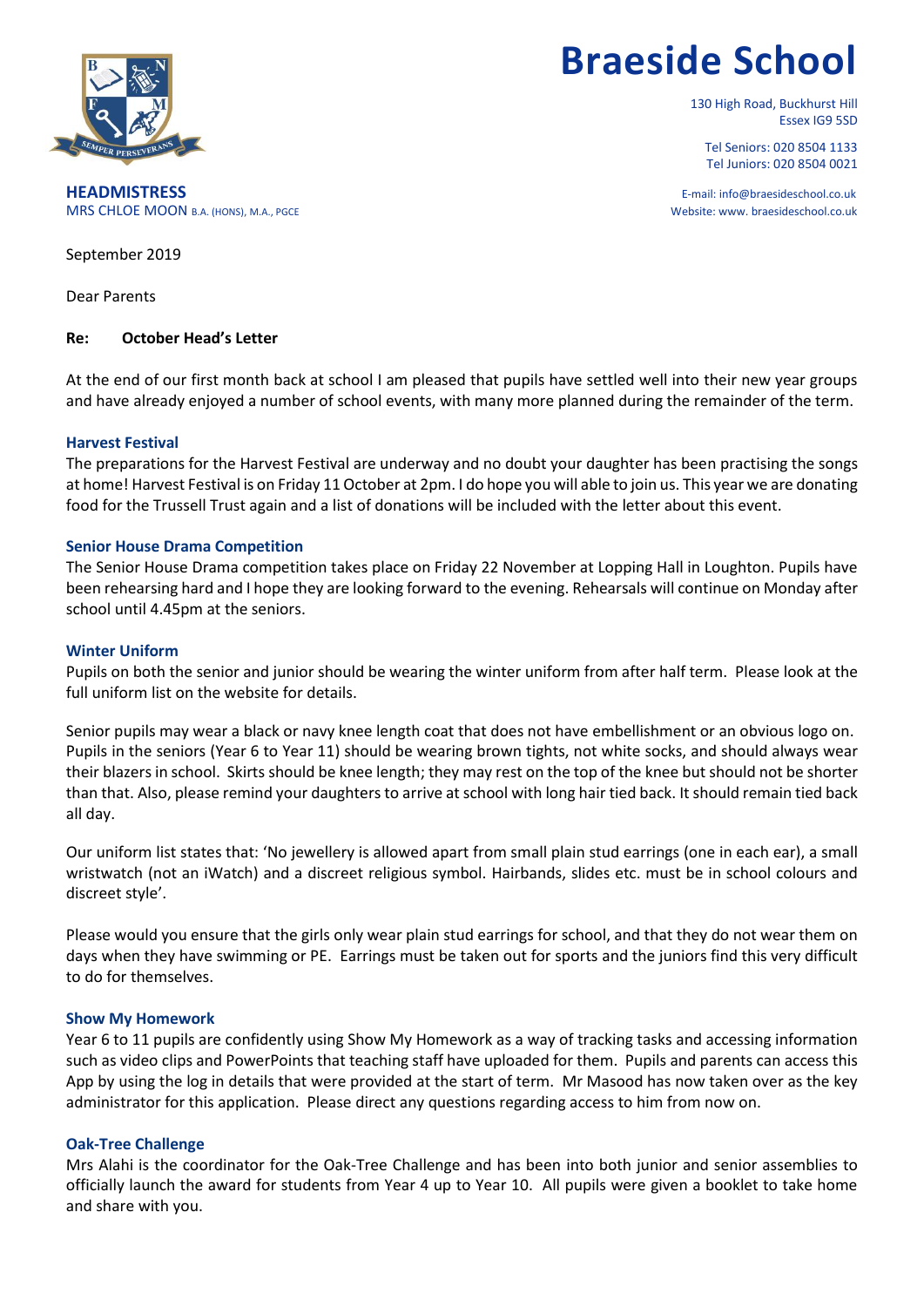The Oak-Tree Challenge is designed to challenge pupils from Year 4 to Year 9 by providing an incentive to participate in the huge variety of opportunities provided inside or outside school. The scheme runs throughout the year from the first day of term in September until the end of June and is designed to be pupil-initiated. Some challenges are achievable in school time, whilst others are designed to be undertaken out of school with parental support. There are a mixture of skills and activities being assessed, including voluntary work and independent study.

For each stage there is a requirement for self-reflection that is intended to become more detailed as the children get older. Pupils can only progress to each next award once the previous one has been completed. Evidence of the successful completion of challenges will be recorded in a logbook that must be kept up-to-date and completed by the pupils themselves. The supervising teacher, parent or other adult will be countersigning the relevant journal entry to verify the contents.

This should be an exciting opportunity for your daughter to take part in different activities that count towards the award. Please contact Mrs Alahi if you would like to know more.

## **Election of Committees**

You will have seen from the most recent newsletter that pupils in both the seniors and juniors have been electing their committee members for the Eco Green Team, School Council and Charity Committee. We are still awaiting the arrival of badges for some of the teams. I know that many of the girls have had some great ideas for events and for raising awareness of issues and these will be featured in the newsletter next month.

If you have anything you would like to speak to us about, please talk to your child's class teacher or form tutor as your first point of contact. If you would like an appointment with the senior leadership team, please phone ahead to avoid having to wait until we are free as we are frequently off-site at meetings.

#### **Access to Portals**

As requested at the start of term, please do access your parent portal for ongoing information and to update any details that may have changed. We upload key information to the portal so that it can be accessed at your convenience. If you have misplaced your login details, please contact the office as they can issue a temporary password to allow you to access the portal.

#### **Parental Holidays**

It would be very helpful to know if you are taking a holiday during term time and leaving your child in the care of a relative or friend. Please ensure that we have the correct contact details for the carers and do let us know so that we can contact them in case of an emergency.

#### **Parking**

Please be considerate when dropping and collecting your daughter for the senior site if you use Ardmore Lane. Mr Hewitt from the maintenance team will be present at the gate in the mornings to ensure that pupils are dropped safely and that parents are not blocking residents' driveways or parking too close to the corner with the High Road.

#### **Trips and Visits this Term**

There are a huge range of trips and visits planned for this term. Some of the senior pupils are going on a netball residential training event this month with Normanhurst School. Year 10 and 11 Drama students have been invited to the theatre – again with Normanhurst School. A number of Year 7-11 pupils will be jetting off to Madrid in half term for a joint sports and cultural tour. There are also lots of local trips planned too such as Waltham Abbey Gardens, Epping Forest Field Studies Centre and Lea Bridge Mosque – it is lovely to see pupils get excited about these new experiences.

#### **Oak-Tree Fireworks – Sunday 10 November 2019**

You have already received a letter about this lovely event, which is to be held from 4.30pm to 6.30pm in the Oaklands grounds. Tickets for this popular event in the Oak-Tree Group's calendar are available to families from all four schools. All profits from the evening will go back to the Parents' Associations, with the teams from the four schools joining together to help run the event.